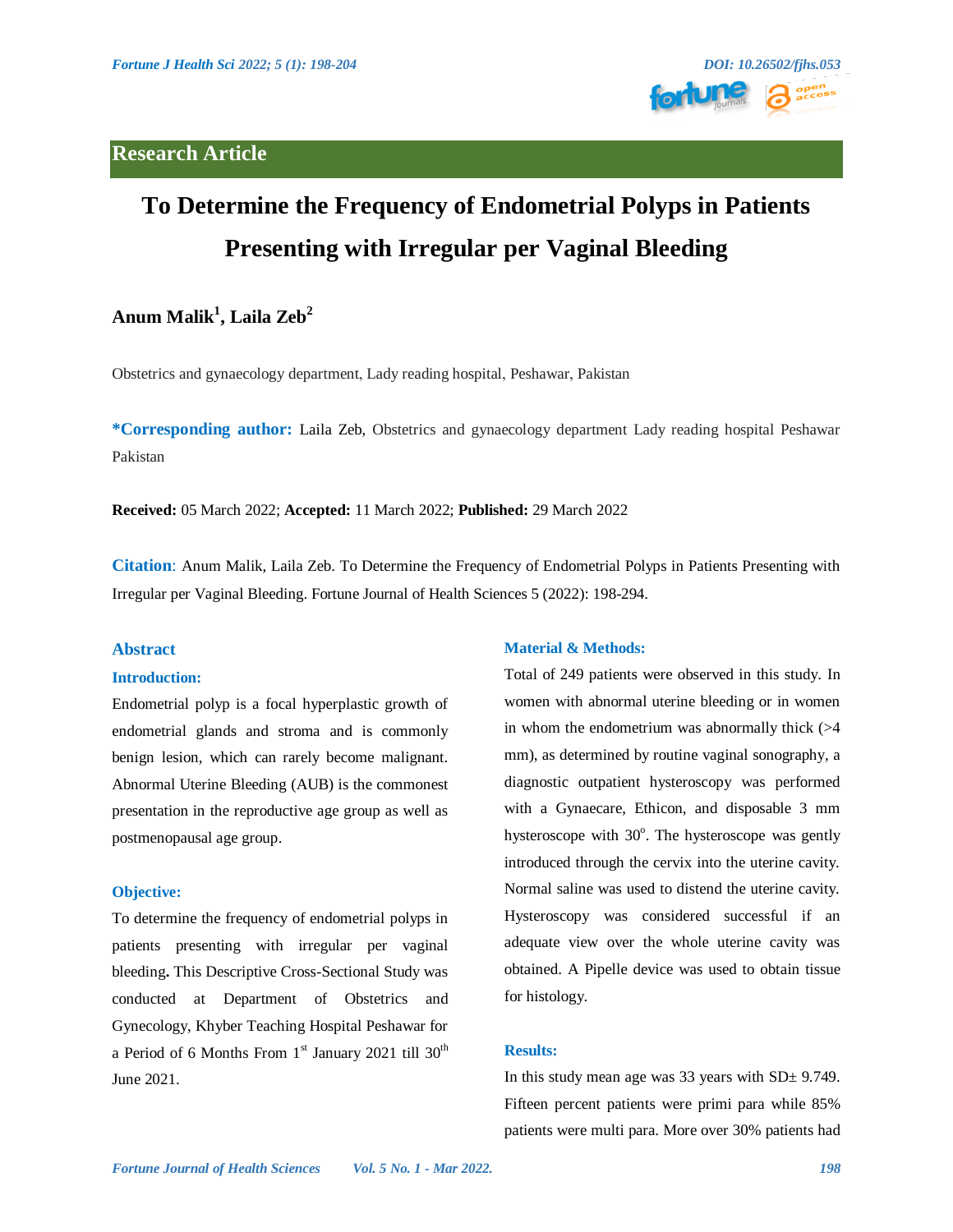endometrial polyp and 70% patients didn't have endometrial polyp.

#### **Conclusion:**

Our study concludes that the frequency of endometrial polyps was 30% in patients presenting with irregular per vaginal bleeding.

## **1. Introduction**

Endometrial polyp commonly benign lesion, which can rarely become malignant, is a focal hyperplastic growth of endometrial glands and stroma. The commonest presentation is the abnormal uterine bleeding in the reproductive age group as well as postmenopausal age group. Endometrial polyps especially at cornua can be attributed as a cause of infertility also. Sometimes patients will be entirely asymptomatic. With the advent of high-resolution pelvic ultrasound and hysteroscopic diagnosis, it has become clear that AUB in women's life is associated with endometrial polyp more often than suspected earlier. Depending on the population studied [1]. The prevalence of endometrial polyp ranges from 7.8% to 34.9% in the general population the prevalence of endometrial polyps ranges from 6 to 38%, and rarely are they present before menarche. Between 40 and 50 years of age they are more frequent, with a gradual increase before this age and a decrease thereafter [2]. Endometrial polyps can cause symptoms, and might be associated with endometrial cancer. In association with the polyps, or even within them the percentage of malignant lesions, is  $\sim$  2.5 to 3%, and can be higher in some populations. Advanced age, menopausal status, size of the lesion, hypertension, obesity and the presence of postmenopausal bleeding are the risk factors for malignancy. Selective modulators of estrogenic receptors, such as

tamoxifen, also play a role in the increased risk of endometrial cancer [3].

The use of transvaginal ultrasound is inevitably entailing a significant increase in the number of women diagnosed with endometrial polyps. Hysteroscopic polypectomy remains the gold standard for treatment, is effective and safe both as a diagnostic and therapeutic intervention [4]. The most common indication for performing operative hysteroscopy was abnormal uterine bleeding 82.2% (n=83) [5]. In a study comprised of 101 cases of endometrial polyps diagnosed by diagnostic hysteroscopy, transvaginal ultrasonography and saline contrast sonohysterography. The results of another study that was conducted to find out the histopathological pattern of endometrium in abnormal uterine bleeding (AUB) showed that one cause of abnormal uterine bleeding was endometrial polyp and the proportion of endometrial polyp was  $(1.79\%)$  [6].

A meta-analysis showed that in women with postmenopausal bleeding endometrial Polyps reported up to  $40\%$ <sup>7.</sup> This study will help in establishing local statistics in our population on frequency of endometrial polyps with irregular per vaginal bleeding as different studies have reported different results and also no single study has been conducted in our hospital on this topic. This will help us in reducing the effect of the disease.

## **2. Materials and Methods**

This descriptive cross sectional study was conducted at Department of Obstetrics and Gyneacology, Khyber Teaching Hospital Peshawar for a period of 6 months from  $1<sup>st</sup>$  January 2021 till 30<sup>th</sup> June 2021.Data was collected by Consecutive non probability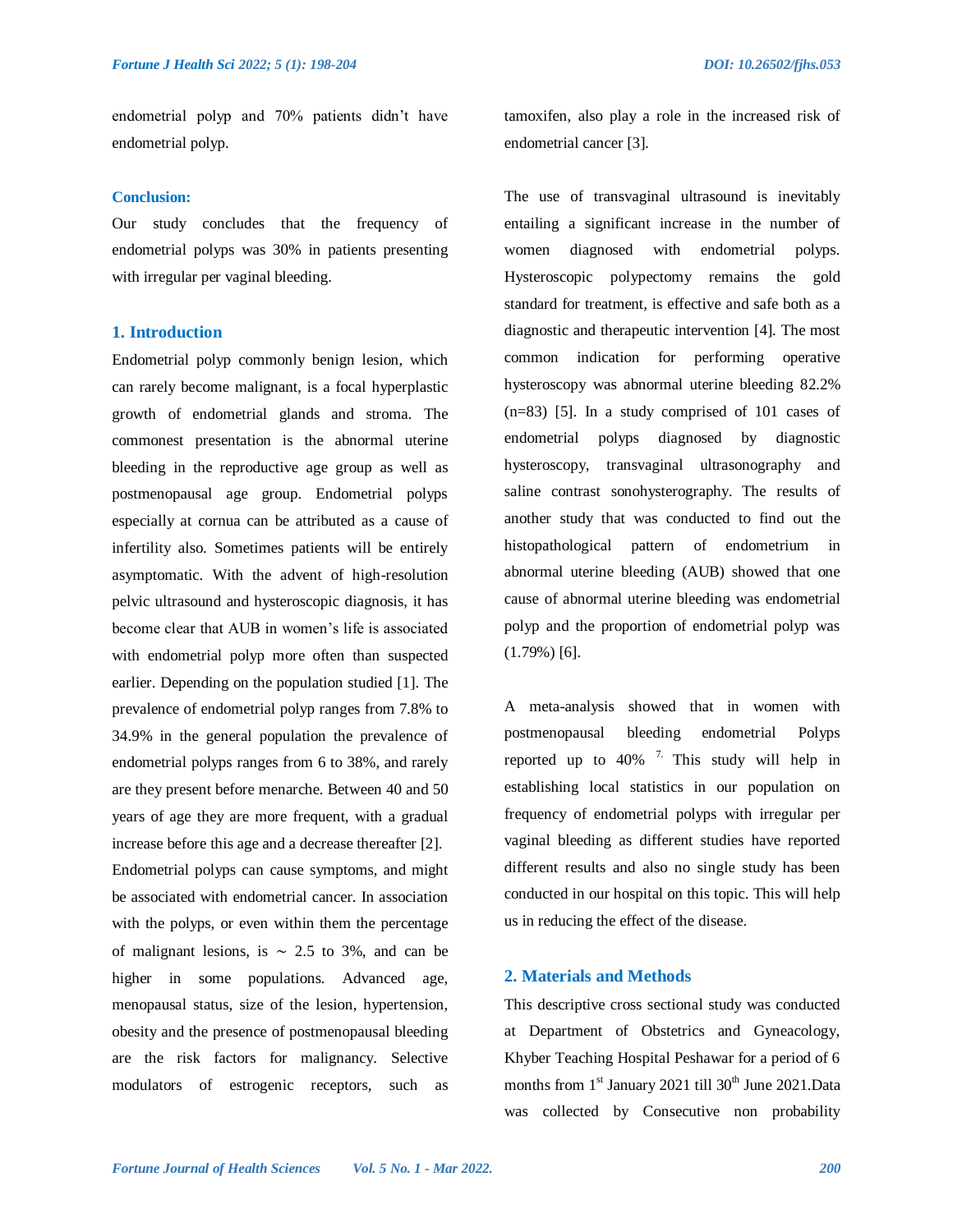sampling technique from 249 patients. The sample size was calculated by WHO sample size calculation formula. After getting approval from institutional review board all pre and postmenopausal women with age between 19-52 years with abnormal uterine bleeding were included in the study. Women taking hormonal contraception, HRT or tamoxifen or presenting with vaginal bleeding due to obvious causes other than endometrial polyp as diagnosed by hysteroscopic examination were excluded from the study. From the participants of the study, written informed consent was taken both for inclusion in the study and for the hysteroscopic procedure.

Diagnostic hysteroscopy was performed in women with abnormal uterine bleeding or in women in whom the endometrium was abnormally thick  $(>4)$ mm), as determined by routine vaginal sonography. As pre-operative preparation, mefenamic acid 500- 1000 mg tablets were given to every patient two hours before the procedure. Out-patient hysteroscopy was performed with a Gyneacare, Ethicon, and disposable 3 mm hysteroscope with  $30^{\circ}$ . The patient was placed in lithotomy position, Sim's speculum was inserted and the cervix was grasped using a tenaculum. The hysteroscope was then gently introduced through the cervix into the uterine cavity. Normal saline was used to distend the uterine cavity. By a Storz cold light source via a fibre-optic cable illumination was provided. If an adequate view over the whole uterine cavity was obtained, outpatient hysteroscopy was considered successful. A Pipelle device was used to obtain tissue for histology. The hysteroscopic findings were recorded in a standardized way. All the information was recorded on a predesigned proforma. Data was analyzed in SPSS ver 22. Mean and standard deviation was

computed for continuous variables like age, parity, duration of per vaginal bleeding, polyp diameter, number of polyps. Frequency and percentages were computed for categorical variables like marital status, endometrial polyps. Endometrial polyp was stratified with age, parity, marital status, duration of per vaginal bleeding. Post stratification chi square test was applied in which P value  $\leq 0.05$  was considered as significant value.

## **3. Result**

In this study age distribution among 249 patients was analyzed, in age group 18-30 years there were 55(22%) patients, in age group 31-45 years there were 194(78%) patients. Mean age was 33 years with SD±9.749. (Table no 1) Parity distribution among 249 patients was analyzed, primi para were 37(15%) of patients, multi para were 212(85%) of patients. (Table no 2). Duration of per vaginal bleed among 249 patients was analyzed, duration  $\leq$ 2 months was observed in 147(59%) patients , 102(41%) patients had duration of per vaginal bleed  $>2$  months. Mean duration was 2 months with  $SD \pm 2.143$ . (Table no 3)

Marital status among 249 patients was analyzed, unmarried were 12(5%) women, while 237(95%) women were married. (Table No 4). Among 249 patients status of endometrial polyp was analyzed, 75(30%) patients had endometrial polyp while 174(70%) patients didn't have endometrial polyp. (Table No 5). Stratification of endometrial polyp with respect to age, parity, marital status, duration of per vaginal bleeding is given in table 6,7,8,9.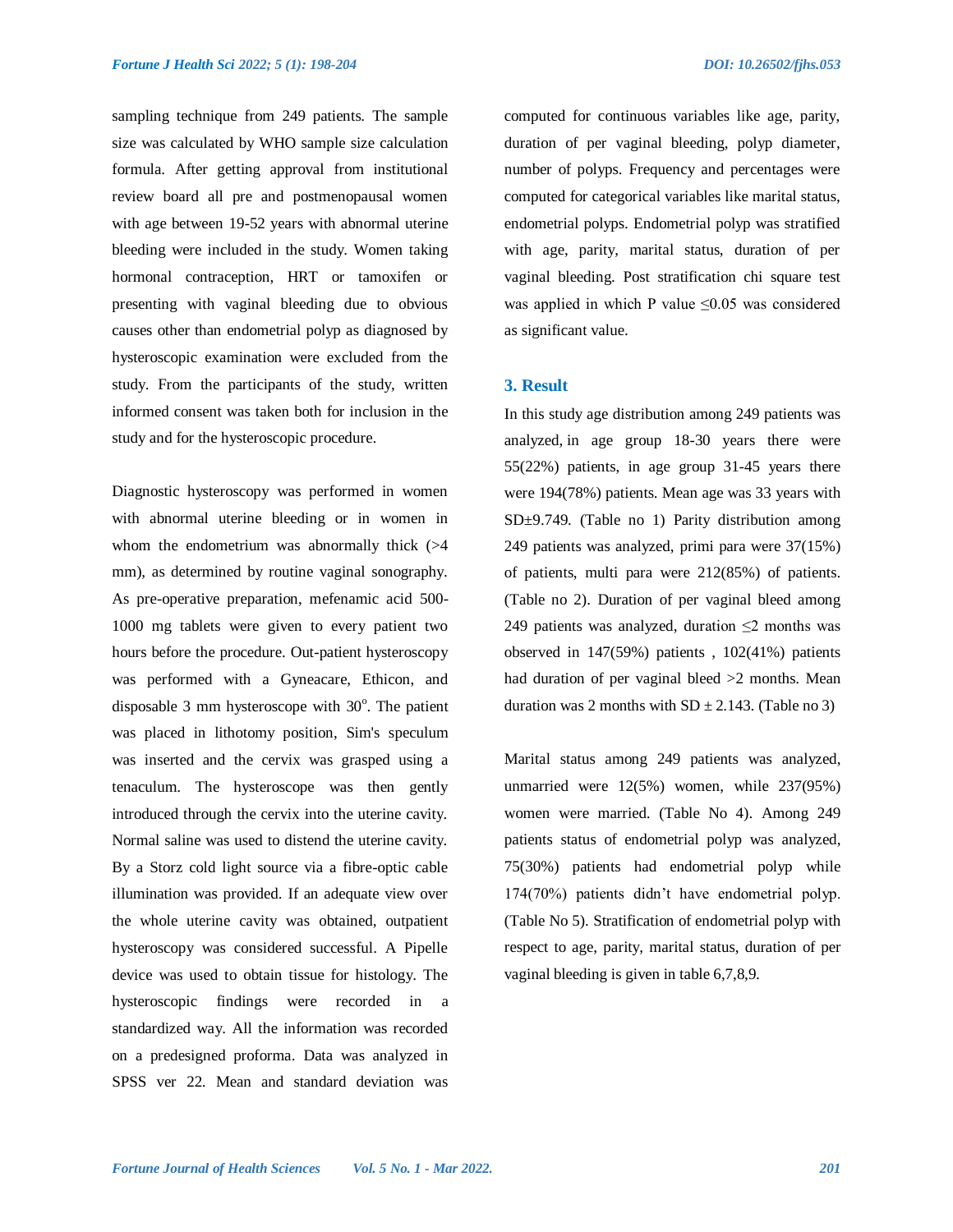## **Table 1:** Age Distribution (n=249)

| AGE           | <b>FREQUENCY</b> | <b>PERCENTAGE</b> |
|---------------|------------------|-------------------|
| $18-30$ years | 55               | 22%               |
| $31-50$ years | 194              | 78%               |
| Total         | 249              | 100%              |

Mean age was 33 with SD $\pm$  9.74

## **Table 2:** Parity (n=249)

| <b>PARITY</b> | <b>FREQUENCY</b> | <b>PERCENTAGE</b> |
|---------------|------------------|-------------------|
| Primi para    | 37               | 15%               |
| Multi para    | 212              | 85%               |
| Total         | 249              | 100%              |

## **Table 3:** Duration of per Vaginal Bleeding (n=249)

| <b>DURATION</b> | <b>FREQUENCY</b> | <b>PERCENTAGE</b> |
|-----------------|------------------|-------------------|
| $\leq$ 2 months | 147              | 59%               |
| $>2$ months     | 102              | 41%               |
| Total           | 249              | 100%              |

Mean duration was 2 months with  $SD \pm 2.143$ 

## **Table 4:** Marital Status (n=249)

| <b>MARITAL STATUS</b> | <b>FREQUENCY</b> | <b>PERCENTAGE</b> |
|-----------------------|------------------|-------------------|
| Un married            | 12               | 5%                |
| Married               | 237              | 95%               |
| Total                 | 249              | 100%              |

## **Table 5:** Endometrial Polyp (n=249)

| <b>ENDOMETRIAL POLYP</b> | <b>FREQUENCY</b> | <b>PERCENTAGE</b> |
|--------------------------|------------------|-------------------|
| Yes                      | 75               | 30%               |
| No                       | 174              | 70%               |
| <b>Total</b>             | 249              | 100%              |

Mean number of polyps were 2 with  $SD \pm 1.29$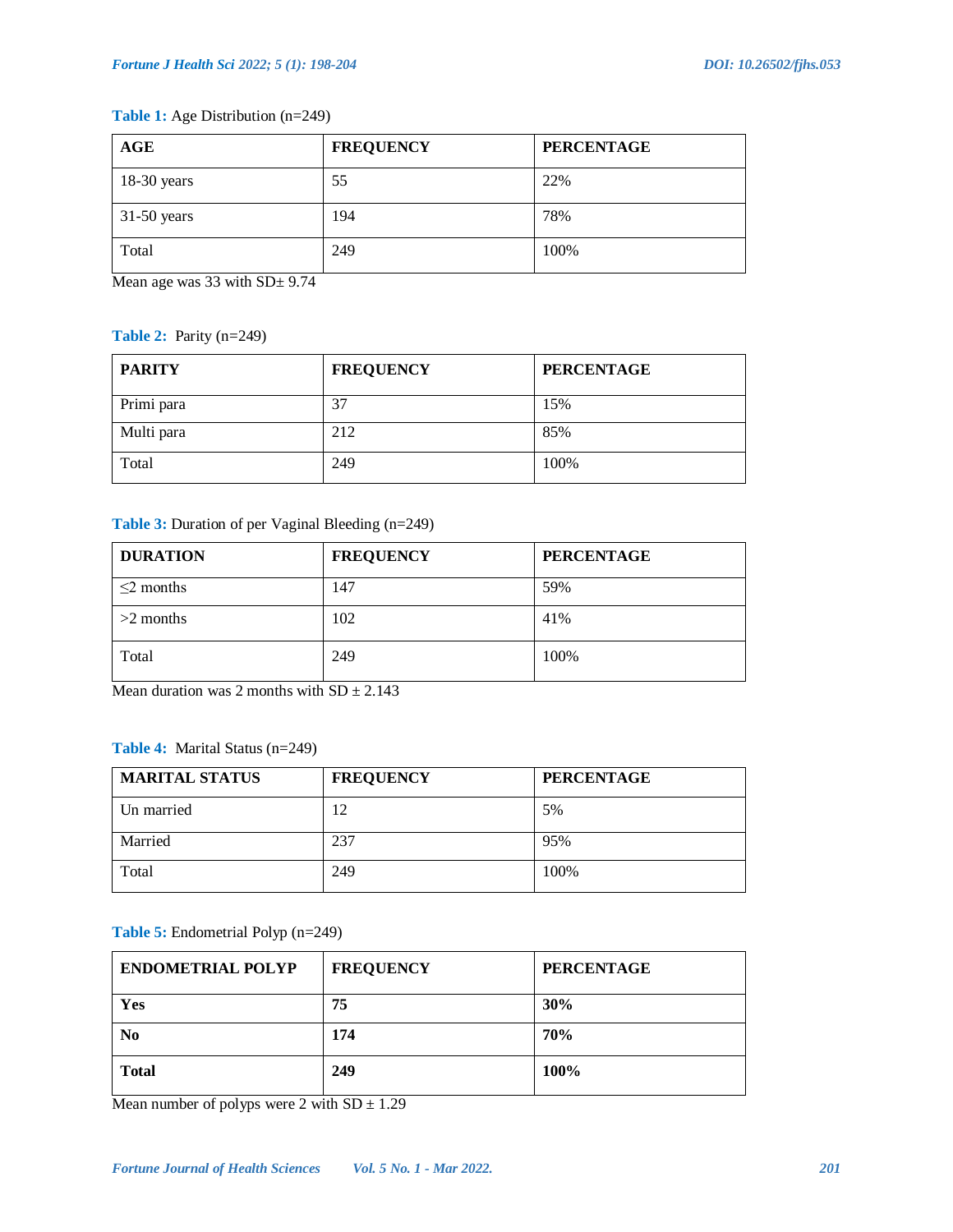| <b>ENDOMETRIAL POLYP</b> | <b>18-30 years</b> | $18-30$ years | <b>Total</b> |
|--------------------------|--------------------|---------------|--------------|
| Yes                      | 17                 | 58            | 75           |
| No                       | 38                 | 136           | 174          |
| Total                    | 55                 | 194           | 249          |

## **Table 6:** Stratification of Endometrial Polyp W.R.T Age Distribution (n=249)

chi square test was applied in which P value was 0.8851

## **Table 7:** Stratification of Endometrial Polyp W.R.T Parity Distribution (n=249)

| <b>ENDOMETRIAL POLYP</b> | Primi para | Multi para | <b>Total</b> |
|--------------------------|------------|------------|--------------|
| Yes                      | 11         | 64         | 75           |
| N <sub>0</sub>           | 26         | 148        | 174          |
| Total                    | 37         | 212        | 249          |

chi square test was applied in which P value was 0.9552

## **Table 8:** Stratification of Endometrial Polyp W.R.T Marital Status (n=249)

| <b>ENDOMETRIAL POLYP</b> | <b>Unmarried</b> | <b>Married</b> | <b>Total</b> |
|--------------------------|------------------|----------------|--------------|
| Yes                      |                  | 71             | 75           |
| N <sub>0</sub>           | Ō                | 166            | 174          |
| Total                    | 12               | 237            | 249          |

chi square test was applied in which P value was 0.8036

| <b>ENDOMETRIAL POLYP</b> | $\leq$ 2 months | $>2$ months | <b>Total</b> |
|--------------------------|-----------------|-------------|--------------|
| Yes                      | 44              | 31          | 75           |
| N <sub>0</sub>           | 103             | 71          | 174          |
| <b>Total</b>             | 147             | 102         | 249          |

chi square test was applied in which P value was 0.9379

## **5. Discussion**

Endometrial polyp, commonly benign lesion, which can rarely become malignant is a focal hyperplastic growth of endometrial glands and stroma. The commonest presentation is the abnormal uterine

bleeding in the reproductive age group as well as postmenopausal age group. Endometrial polyps especially at cornua can be attributed as a cause of infertility also. Sometimes patients will be entirely asymptomatic. With the advent of high-resolution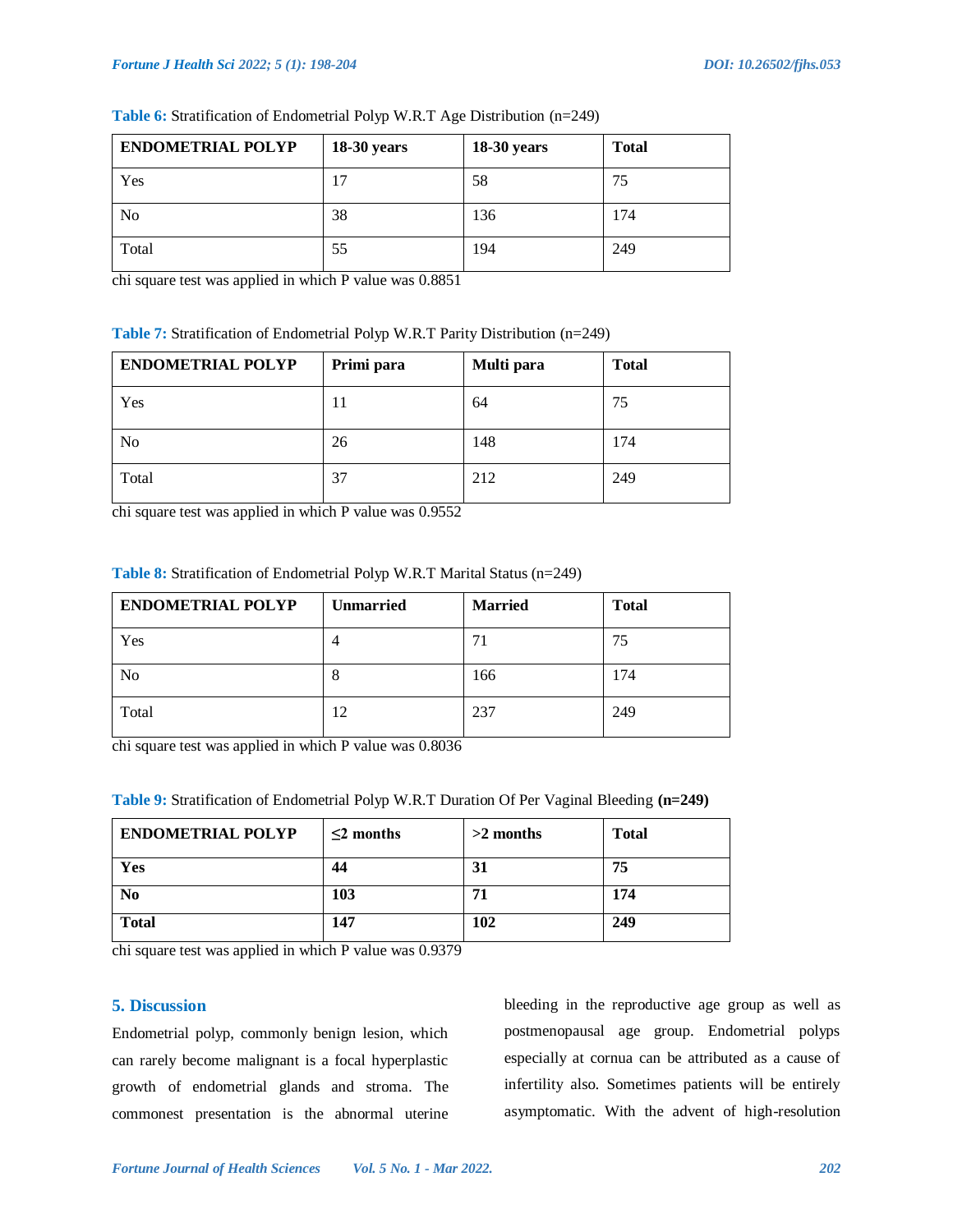pelvic ultrasound and hysteroscopic diagnosis, it has become clear that AUB in women's life is associated with endometrial polyp more often than suspected earlier. Depending on the population studied [1] the prevalence of endometrial polyp ranges from 7.8% to 34.9%. Our study shows that mean age was 33 years with SD<sup>+</sup> 9.749. Primi para were fifteen percent while 85% patients were multi para. More over 30% patients had endometrial polyp and 70% patients didn't have endometrial polyp.

Similar results were observed in another study conducted by Saroj A et al [8] to find out the histopathological pattern of endometrium in abnormal uterine bleeding (AUB), showed that one cause of abnormal uterine bleeding was endometrial polyp and the proportion of endometrial polyp was (1.79%) [6]. Similar results were observed in another study conducted by Vroom AJ et  $al^9$  in women with postmenopausal bleeding in which endometrial Polyp was reported up to 40%.

Similar results were observed in another study conducted by [Kanthi](https://www.ncbi.nlm.nih.gov/pubmed/?term=Kanthi%20JM%5BAuthor%5D&cauthor=true&cauthor_uid=27504357) JM et  $al^{10}$  in which the age group of 40-49 years, the prevalence of polyp among women who underwent diagnostic hysteroscopy and blind polypectomy was more common. Polyps manifested as AUB in 45.6% of our study population. Between premenopausal and postmenopausal women and single and multiple polyps, the mean size of the polyp was not significantly different. In our study population histopathological study of the polyp showed two malignant polyps. In 33 women premalignant lesions i.e., endometrial hyperplasia without atypia and with atypia was found. There was one cervical tear;one uterine perforation ,one false passage and one patient had mild bleeding after the procedure. In our study, 3.9% (7 women) had

recurrence in the mean follow-up period of 37.57±28.12 months. In the follow-up period of 16.56±18.96 months, 78.9% women didn't have recurrence.

In another study conducted by Yousaf S et al [11], similar results were observed in total number of 50 consecutive patients who met inclusion criteria were enrolled in the study. Ages of the patients who presented with PMB ranged between 48 years and 80 years with a mean age of 59 years. In 18 out of 50 cases (36%) malignancy was found. Endometrial CA constituted about 14 out of 50 cases (28%) and CA cervix constituted 4 out of 50 cases (8%). Benign pathology was more frequent (64%). 13 of 50 cases (26%) had hyperplasia out of which 1 case (2%) was of atypical hyperplasia. In 4 of 50 cases (8%) endometrial polyp was found. 3 of 50 cases (6%) had chronic endometritis. 5 of 50 cases (10%) had chronic cervicitis. While 7 cases (14%) had postmenopausal bleeding due to decubitus ulcer of uterovaginal prolapse. Among malignancies (36%), the most frequent malignancy in women with postmenopausal bleeding with mean age of 65 years was endometrial cancer.

#### **6. Conclusion**

Our study concludes that in patients presenting with irregular per vaginal bleeding the frequency of endometrial polyps was 30%.

**Funding sources:** There was no funding agency involved for financial support.

**Conflict of interest:** No conflict of interest.